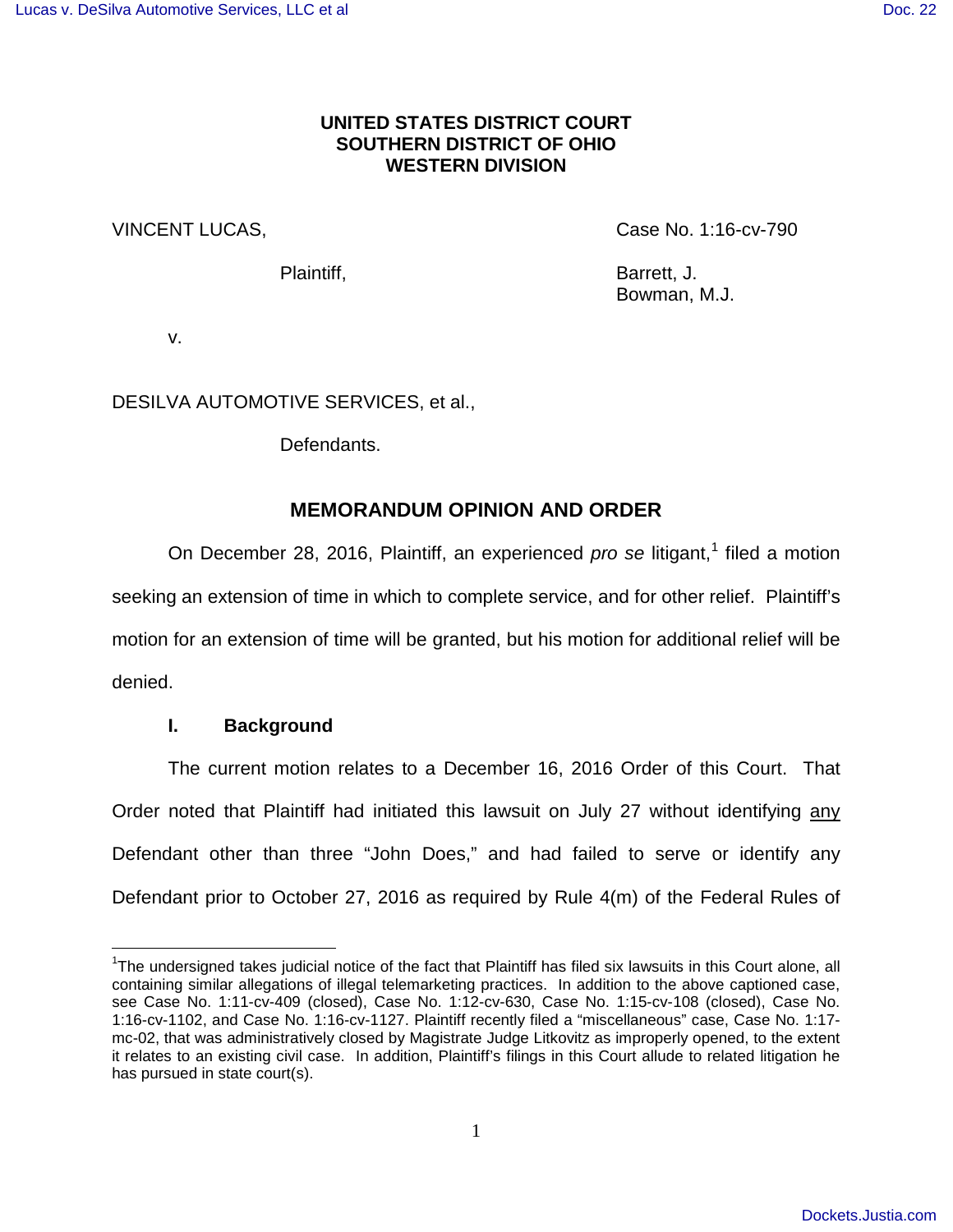Civil Procedure. In fact, for more than three months Plaintiff had filed nothing of record to indicate that he had taken steps to identify any Defendant or to achieve service on anyone. While the undersigned was engaged in reviewing the matter but prior to entry of the Court's December 16 Order, however, on December 12, 2016, Plaintiff filed an Amended Complaint newly identifying 16 Defendants (6 individual and 10 companies) and terminating the original three "John Doe" Defendants.

 As the Court explained in its prior Order, absent a showing of good cause, a Court ordinarily will dismiss a case without prejudice when a Plaintiff identifies only "John Doe" Defendants and fails to achieve timely service.

 'John Doe' pleadings are an acceptable practice if the 'John Doe' is an actual person or entity that can be identified through discovery and served accordingly." Shepherd v. Voitus, [No. 4:14 CV 866, 2015 WL 4599609, at](https://1.next.westlaw.com/Link/Document/FullText?findType=Y&serNum=2036807232&pubNum=0000999&originatingDoc=I96219160113511e6a647af7ccdd8c5d2&refType=RP&originationContext=document&transitionType=DocumentItem&contextData=(sc.Search))  [\\*1 \(N.D.Ohio July 29, 2015\).](https://1.next.westlaw.com/Link/Document/FullText?findType=Y&serNum=2036807232&pubNum=0000999&originatingDoc=I96219160113511e6a647af7ccdd8c5d2&refType=RP&originationContext=document&transitionType=DocumentItem&contextData=(sc.Search)) However, a plaintiff suing such defendants must comply with [Fed. R. Civ. P. 4\(m\)](https://1.next.westlaw.com/Link/Document/FullText?findType=L&pubNum=1000600&cite=USFRCPR4&originatingDoc=I96219160113511e6a647af7ccdd8c5d2&refType=LQ&originationContext=document&transitionType=DocumentItem&contextData=(sc.Search)) by serving the "John Does" within the time specified therein. Id. As Williams has neither identified nor served them, they are dismissed from this action without prejudice. See [Shulman](https://1.next.westlaw.com/Link/Document/FullText?findType=Y&serNum=2036087615&pubNum=0000999&originatingDoc=I96219160113511e6a647af7ccdd8c5d2&refType=RP&originationContext=document&transitionType=DocumentItem&contextData=(sc.Search))  v. Amazon.com.kydc, LLC[, Civ. Action No. 13–5–DLB–REW, 2015 WL](https://1.next.westlaw.com/Link/Document/FullText?findType=Y&serNum=2036087615&pubNum=0000999&originatingDoc=I96219160113511e6a647af7ccdd8c5d2&refType=RP&originationContext=document&transitionType=DocumentItem&contextData=(sc.Search))  [1782636, at \\*5 n. 6 \(E.D.Ky. Apr. 20, 2015\)](https://1.next.westlaw.com/Link/Document/FullText?findType=Y&serNum=2036087615&pubNum=0000999&originatingDoc=I96219160113511e6a647af7ccdd8c5d2&refType=RP&originationContext=document&transitionType=DocumentItem&contextData=(sc.Search)) (where plaintiff failed to identify or serve John Doe defendants within the time prescribed by [Rule](https://1.next.westlaw.com/Link/Document/FullText?findType=L&pubNum=1000600&cite=USFRCPR4&originatingDoc=I96219160113511e6a647af7ccdd8c5d2&refType=LQ&originationContext=document&transitionType=DocumentItem&contextData=(sc.Search))   $4(m)$ , dismissal of those defendants was appropriate), appeal filed (No. 15-6211) (6th Cir. Nov. 2, 2015).

Epperson v. City of Humbolt, 183 F. Supp.3d 897, 908 (W.D. Tenn. 2016) (internal footnote omitted). Based on the record presented, including but not limited to the fact that Plaintiff was more than 50 days out of time (under Rule 4(m)) before he took any action on the record to move this case forward, the December 16, 2016 Order directed Plaintiff to serve his amended complaint upon all newly identified Defendants within thirty (30) days. (Doc. 6).

2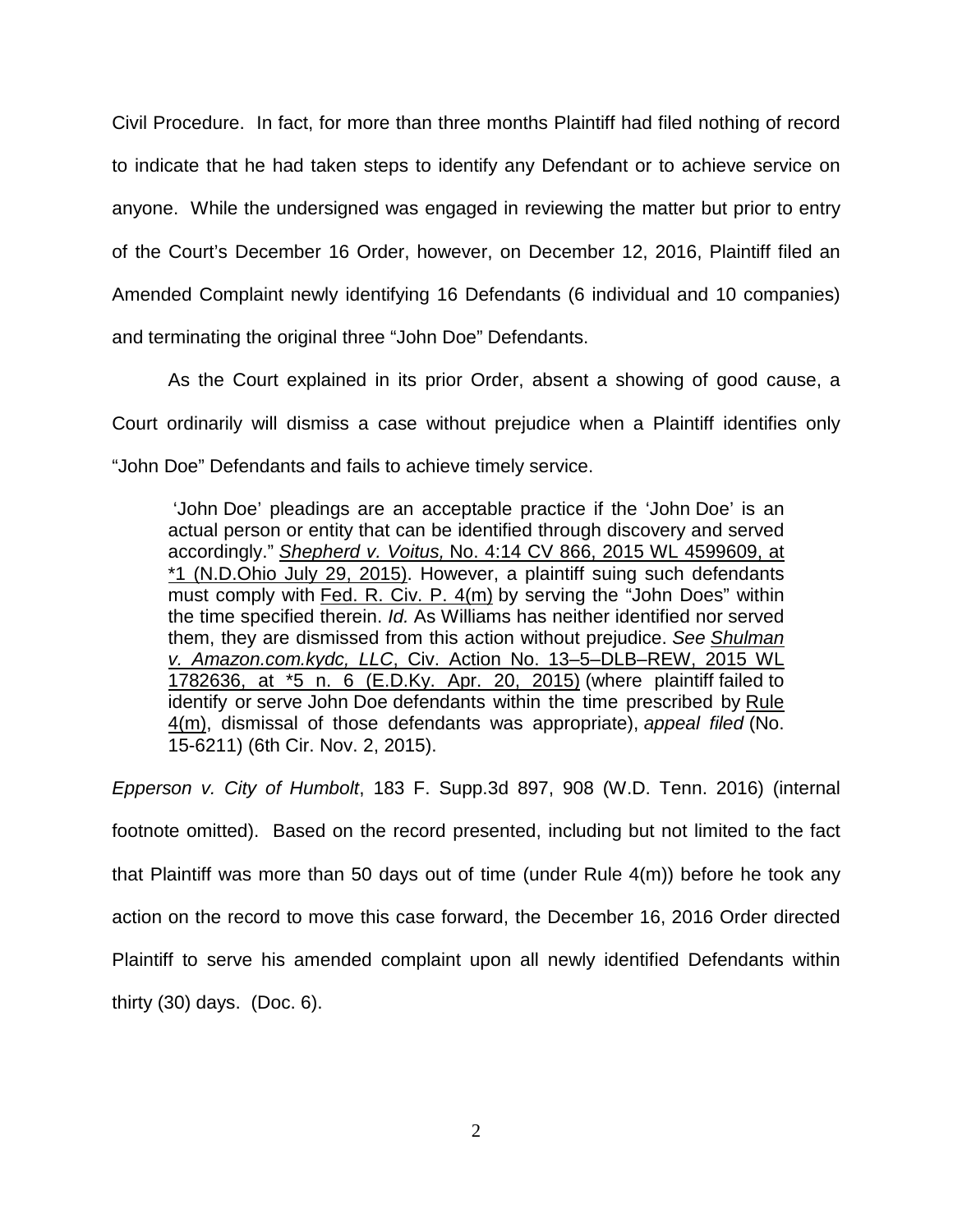Plaintiff responded promptly to the Court's December 16th Order in several ways, including by returning proof of service upon Defendant Discount Power, Inc., and by moving for service upon a Mexican Defendant under the Hague Convention. Plaintiff also promptly moved for an extension of the 30 day time period stated in the December 16 Order, until February 3, 2017, to allow him sufficient time in which to obtain a waiver of service. Plaintiff has demonstrated good cause for an extension of time for service on all domestic Defendants, up to and including the requested date of February 3, 2017. By contrast, Plaintiff's request for additional relief will be denied.

#### **II. Analysis of Additional Relief By Irregular Service**

Plaintiff seeks an Order directing the Clerk of Court of this district (and/or his employees and agents) to include in a single envelope copies of summons and complaint forms addressed to the same individual, as identified in separate capacities (as an individual defendant, and to the extent that the individual is being served on behalf of an entity, as an officer or registered agent of one or more corporate defendants), if the same address is to be used for both purposes. Plaintiff seeks service by certified mail. Specifically, he seeks the inclusion of the summons for James Filippo, who is identified "individually and as officers or owners of Bizmote" and for Vilfil Trnaslation Services to be mailed in a single envelope addressed only to Mr. Filippo, and for summons for individual Defendant Rodolfo Salazar, who is identified as "individually and in his capacity as owner or officer of NexInteractive, Inc. and 310 Network Inc.", and for both NexInteractive, and 310 Network, to be mailed in a single envelope addressed to Mr. Salazar. Plaintiff argues that these single mailings to Mr.

3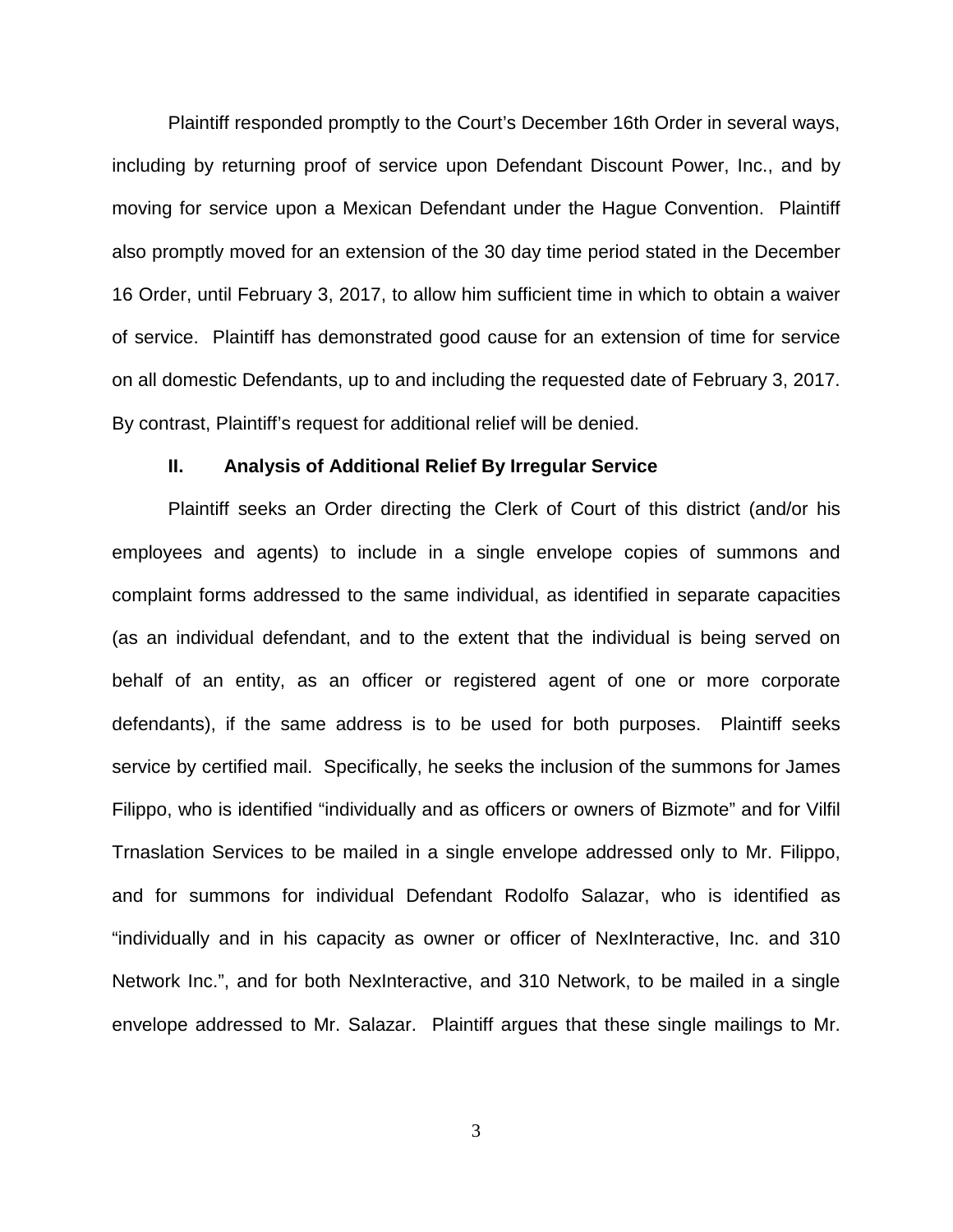Filippo and to Mr. Salazar would constitute adequate service on both individual and corporate Defendants under Ohio Civil Rule 4.1.

Plaintiff states that he previously followed the same procedure (requesting service upon an individual Defendant and upon the same individual on behalf of an allegedly related company in the same envelope) in both this case and in another pending case, Case No. 1:16-cv-1102. Plaintiff complains that although one or more docketing clerks previously complied with such requests to serve multiple individual and corporate Defendants in the same envelope, a docketing clerk denied his latest request. Plaintiff therefore seeks a "clarification" of Ohio Civil Rule 4.1, arguing that Plaintiff should not be required to serve both the individual Defendants, with separate service (in separate mailings) to the same individuals in their respective capacities as officers or owners of the corporate Defendants. Plaintiff argues that under state law, Ohio Civil Rule 4.1 does not require separate mailings so long as the certified mail service is "consistent with due process standards." Mitchell v. Mitchell, 64 Ohio St. 2d 49, 51 (1980). Plaintiff maintains that service should be deemed effective by a single mailing to both the individual Defendant and corporate Defendant. He argues that requiring separate mailings to the same individual (in different capacities) would be "completely unnecessary, inefficient, and not required by [Ohio] Rule 4.1."

Without making any judgment on the validity of Plaintiff's prior service in any case, the undersigned finds the service requested by Plaintiff to be inappropriate under both Local Rule 4.2 and relevant case law. Plaintiff has named both an individual Defendant and a corporate Defendant. These are separate Defendants, each entitled to service under the law. The rules for service on a corporation (through its officer or

4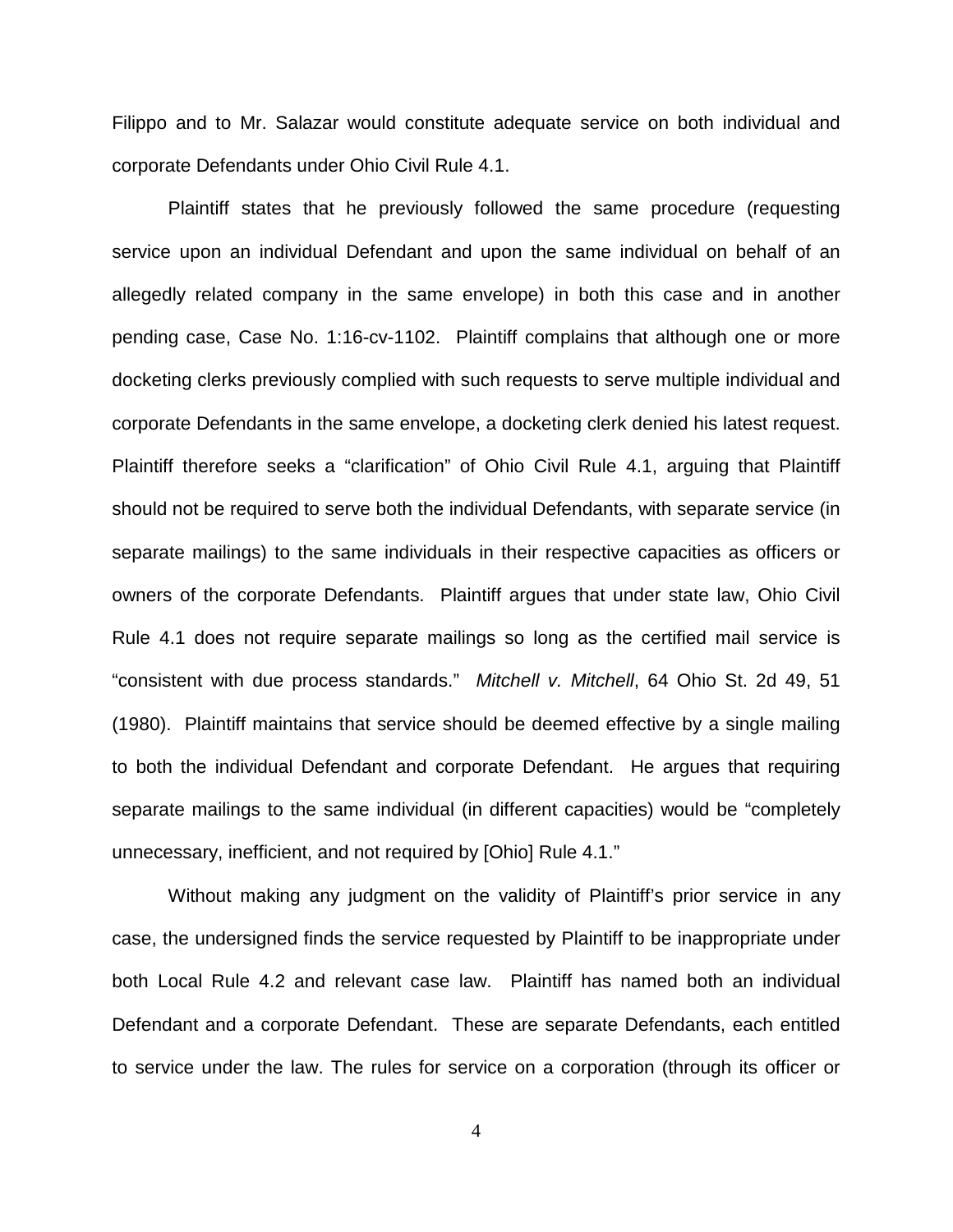agent) and for service on an individual are distinct. Even though Plaintiff may allege that the corporation is operating out of an individual Defendant's home address in the present case, or is a sole proprietorship, service upon an individual Defendant may not equal service on the related corporate entity. $2$ 

Not only does service remain distinct for every Defendant, but by extension, each Defendant retains the right to contest whether service is accepted for the capacity in which he/she or the entity has been identified. Plaintiff's attempt to serve multiple Defendants by addressing one envelope to a single individual (without identifying the company or capacity in which service is sought on the envelope) unnecessarily confuses the validity of service in a manner that will not be pre-authorized by this Court.

Local Rule 4.2 of this Court sets forth the procedure to be followed when a request for waiver of service of process under Fed. R. Civ. P. 4(d) is unsuccessful or is deemed inappropriate, and service by mail upon a domestic Defendant is sought. In relevant part, Local Rule 4.2(a) makes clear that service by mail is to be made upon each Defendant to be served by mail, by placing "a copy of the summons and complaint" (singular) in "the envelope" (singular) addressed "to the person to be served" (singular). In addition, Rule 4.2(a) requires the serving party to

affix to the back of the envelope the domestic return receipt card, PS Form 3811 (the "green card") showing the name of sender as "Clerk, United States District Court, Southern District of Ohio" at the appropriate address, with the certified mail number affixed to the front of the envelope and the case number shown in a conspicuous location on the return receipt card. The instructions to the delivering postal employee shall require the employee to show to whom delivered, date of delivery, and address where

 $\overline{\phantom{a}}$ 

<span id="page-4-0"></span> $2$ For example, service on an individual may be effected by leaving a copy of the summons and the complaint "with some person of suitable age and discretion then residing" at the individual's home, see Rule 4(e)(2)(B)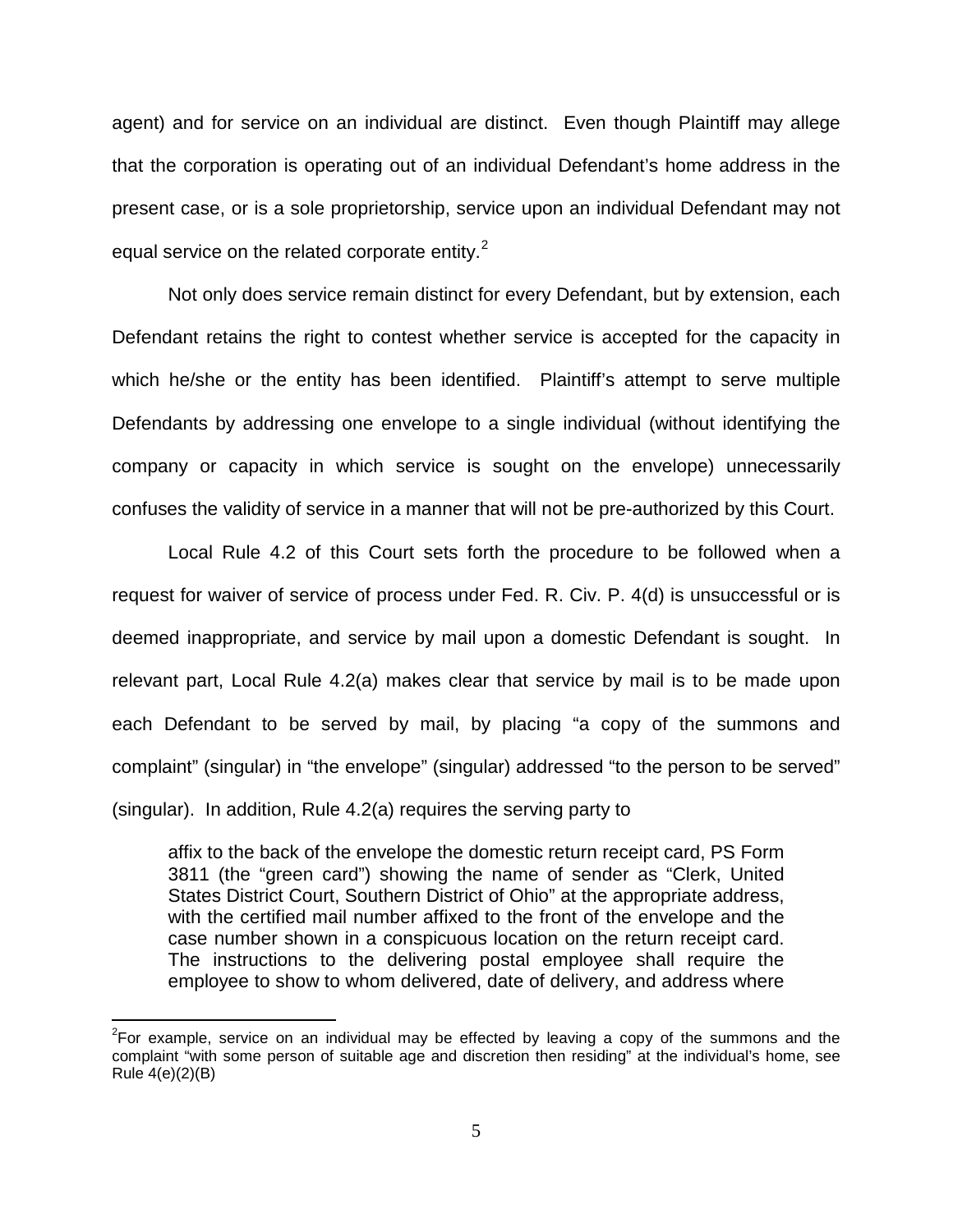delivered. The attorney of record or the serving party shall affix adequate postage to the envelope and deliver it to the Clerk who shall cause it to be mailed.

The domestic return receipt of the "green card" or acknowledgement form generally is used as proof of service if service issues arise, or in the event of entry of default or a default judgment against a non-appearing Defendant. See Friedman v. Estate of Presser, 929 F.2d 1151 (6th Cir. 1991). Only one green card is affixed to each envelope per the Local Rule, identifying each Defendant to whom service is directed by that mailing. Local Rule 4.2(b) also anticipates a separate mailing for each Defendant, insofar as it requires the Clerk to "enter the fact of mailing on the docket and make a similar entry when the return receipt is received," and to notify the serving party (or counsel) if "the envelope is returned with an endorsement showing failure of delivery." Local Rule 4.2(c) uses a similar singular tense ("the defendant") concerning service by ordinary mail. Under Plaintiff's proposed method, there would be no way for the Clerk or this Court to identify which Defendant (the individual named personally, or the corporate entity) had been served, or  $-$  in the case of a failure of service  $-$  as to which Defendant the failure of service had occurred.

The Ohio law cited by Plaintiff does not support his contention that service is properly effectuated on multiple Defendants (both individual and corporate) by addressing a single envelope to a single individual Defendant. Case law supports the undersigned's view that separate service by mail upon each Defendant is preferable, if not legally mandated.<sup>[3](#page-5-0)</sup> See generally Whisman v. Robbins, 712 F. Supp. 632 (S.D.

 $\frac{1}{2}$ 

<span id="page-5-0"></span> $3$ In LSJ Inv. Co., Inc. v. O.L.D., Inc. 167 F.3d 320 (6th Cir. 1999), the Sixth Circuit affirmed the validity of service upon an individual and a related corporation at the address repeatedly given as the address for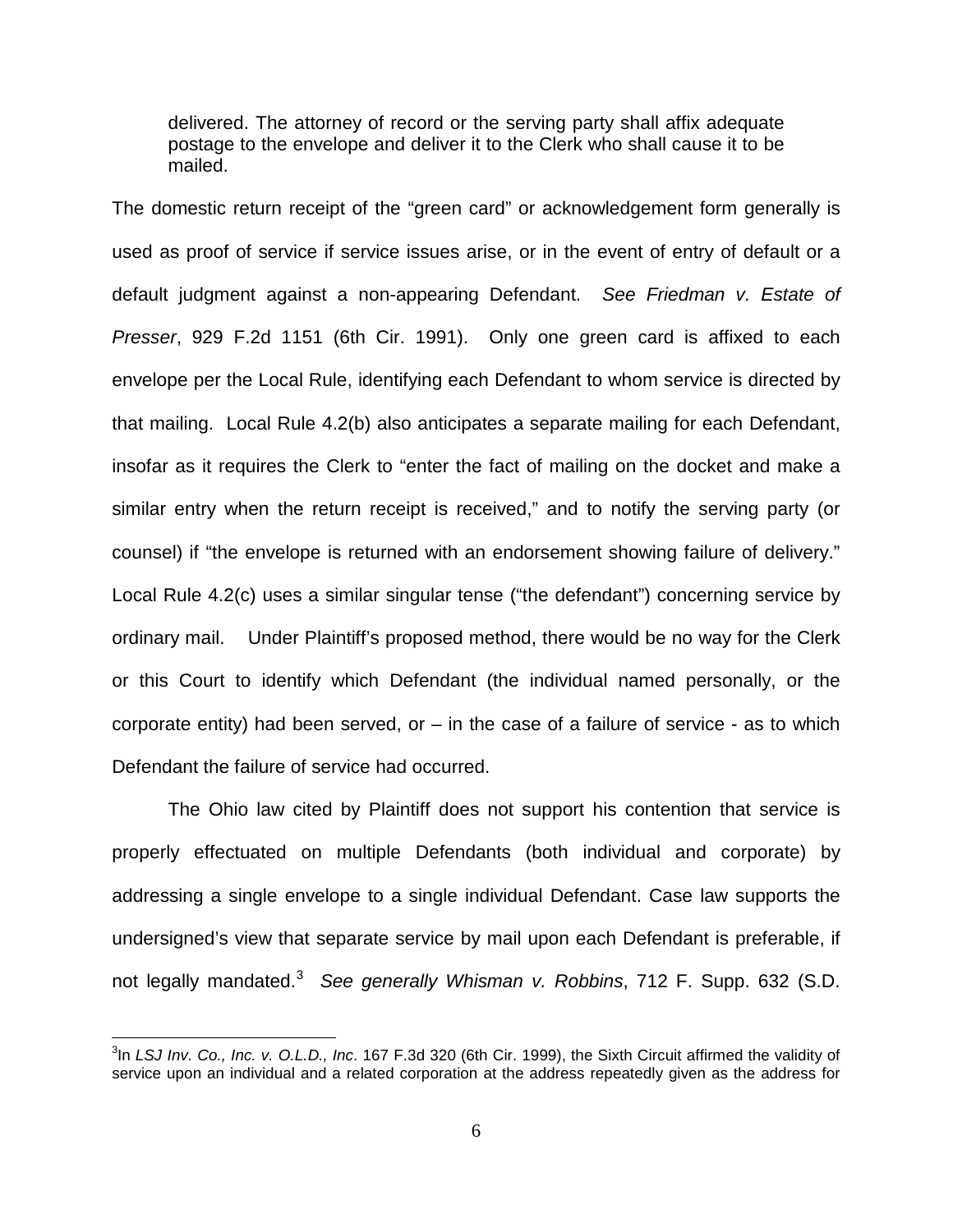Ohio 1988) (holding that service directed to pension plan Trustees was not effective based in part upon failure of returned acknowledgement, and was not otherwise effective under Ohio law because of due process concerns, suggesting that service on Trustees in official capacities or plan is distinct from service on Trustees in their individual capacities).; see also Bober v. Kovitz, Shifrin, Nesbit, 2005 WL 2271861 (Sept. 14, 2005) (granting motion to dismiss for improper service of process on law firm and upon individual members of law firm, where plaintiff included fourteen summons and a single copy of complaint in a single envelope that failed to advise the recipient of the nature and importance of the documents being delivered); Dortch v. First Fidelity Mortgage Co. of Mich., Inc., 8 Fed. Appx. 542, 546 (6th Cir. 2001)(unpublished) (holding service was not effective upon CEO in his individual capacity, where service sent by certified mail to the CEO's place of employment, delivery was not restricted to the addressee, and individual Defendant did not sign receipt or otherwise acknowledge receipt of service); see also generally Coulibaly v. Kerry, 2016 WL 5674821 (D.C. Sept. 30, 2016) (distinguishing between service on federal official identified in individual capacity and service on same individual in official capacity).

### **III. Conclusion and Order**

Accordingly, **IT IS ORDERED**:

 $\overline{a}$ 

1. Plaintiff's motion for an extension of time until February 3, 2017 to achieve service on all domestic Defendants (Doc. 10) is GRANTED;

both. However, while the identified individual was sued both in his individual capacity and as an officer, it is not clear from the record, and the appellate court did not discuss, whether one or more envelopes was used or how the mailing was addressed.